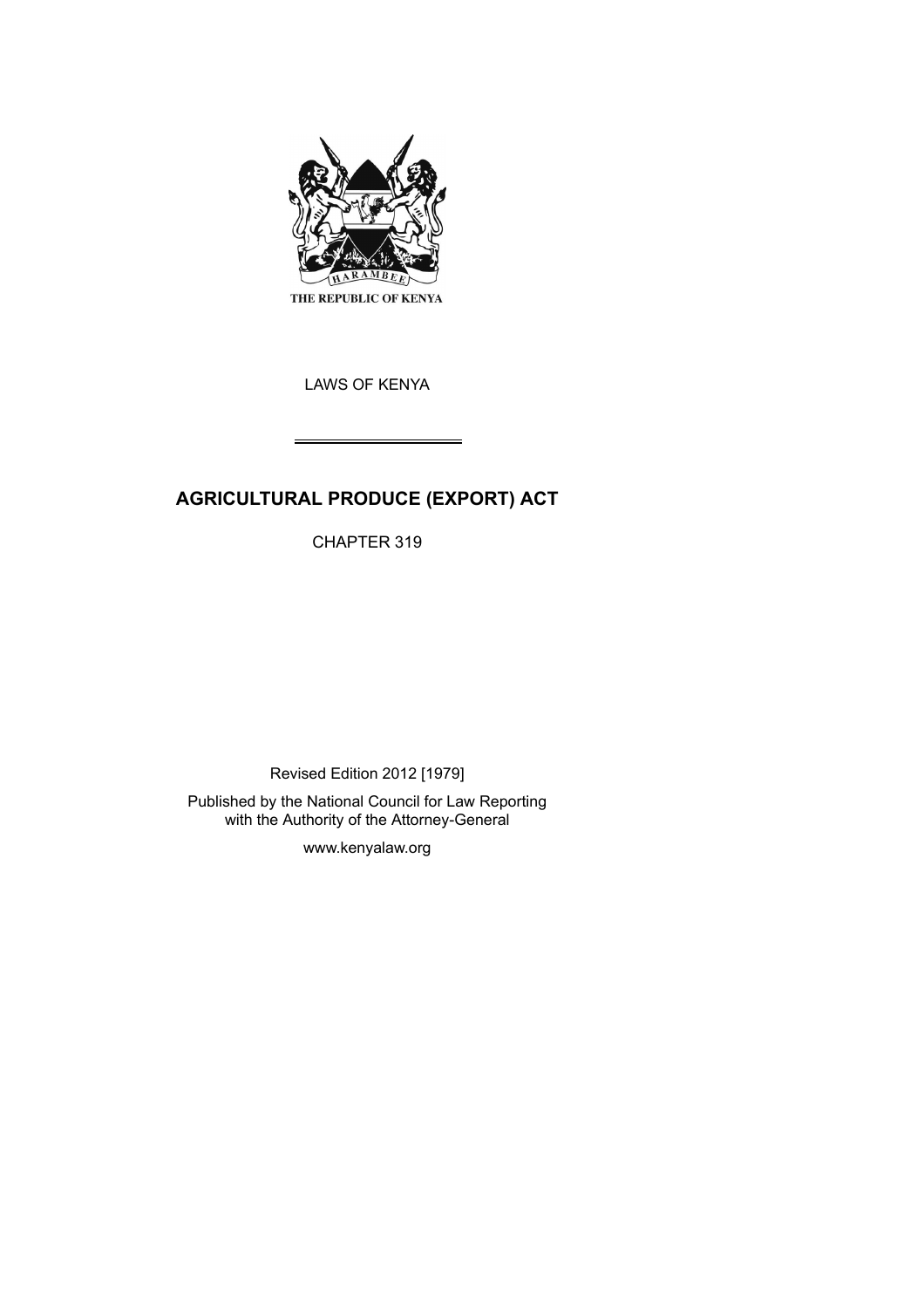*Agricultural Produce (export)*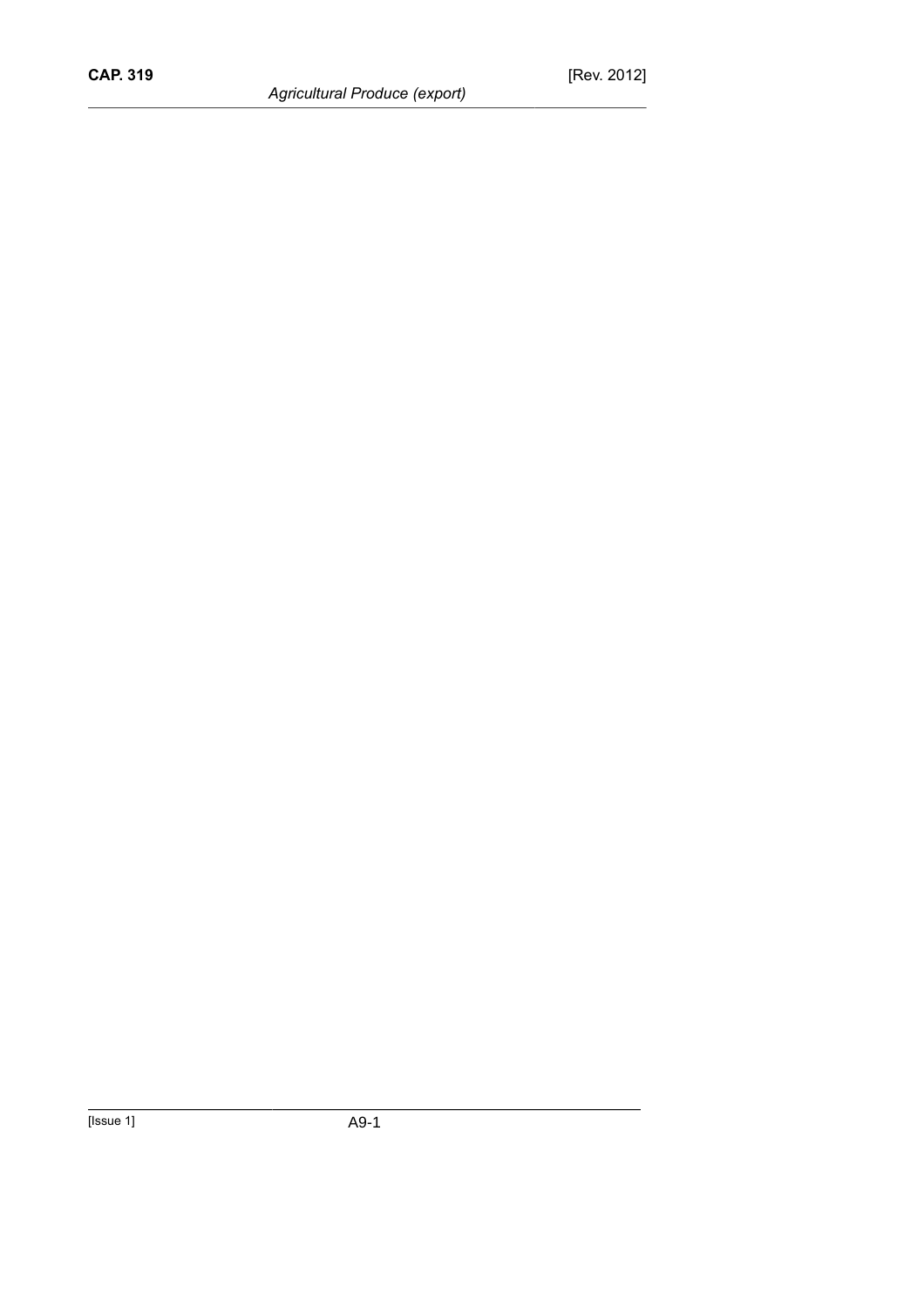# **CHAPTER 319**

# **AGRICULTURAL PRODUCE (EXPORT) ACT**

# ARRANGEMENT OF SECTIONS

## *Section*

- 1. Short title.
- 2. Interpretation.
- 3. Restriction of export of agricultural produce.
- 4. Prohibition of export of unsound produce.
- 5. Seizure and destruction of diseased animals, and of agricultural produce intended for export.
- 6. Sanction and registration of abattoirs and slaughtering places, dairies, etc.
- 7. Withdrawal of sanctions.
- 8. Powers of entry on premises and inspection.
- 9. Power of Minister to prescribe various matters.
- 10. Rules.
- 11. Provisions as to block-stacking of produce.
- 12. Obstruction, resistance and hindrance.
- 13. Forging certificate or brand and false warranties.
- 14. Penalty.
- 15. Board of appeal.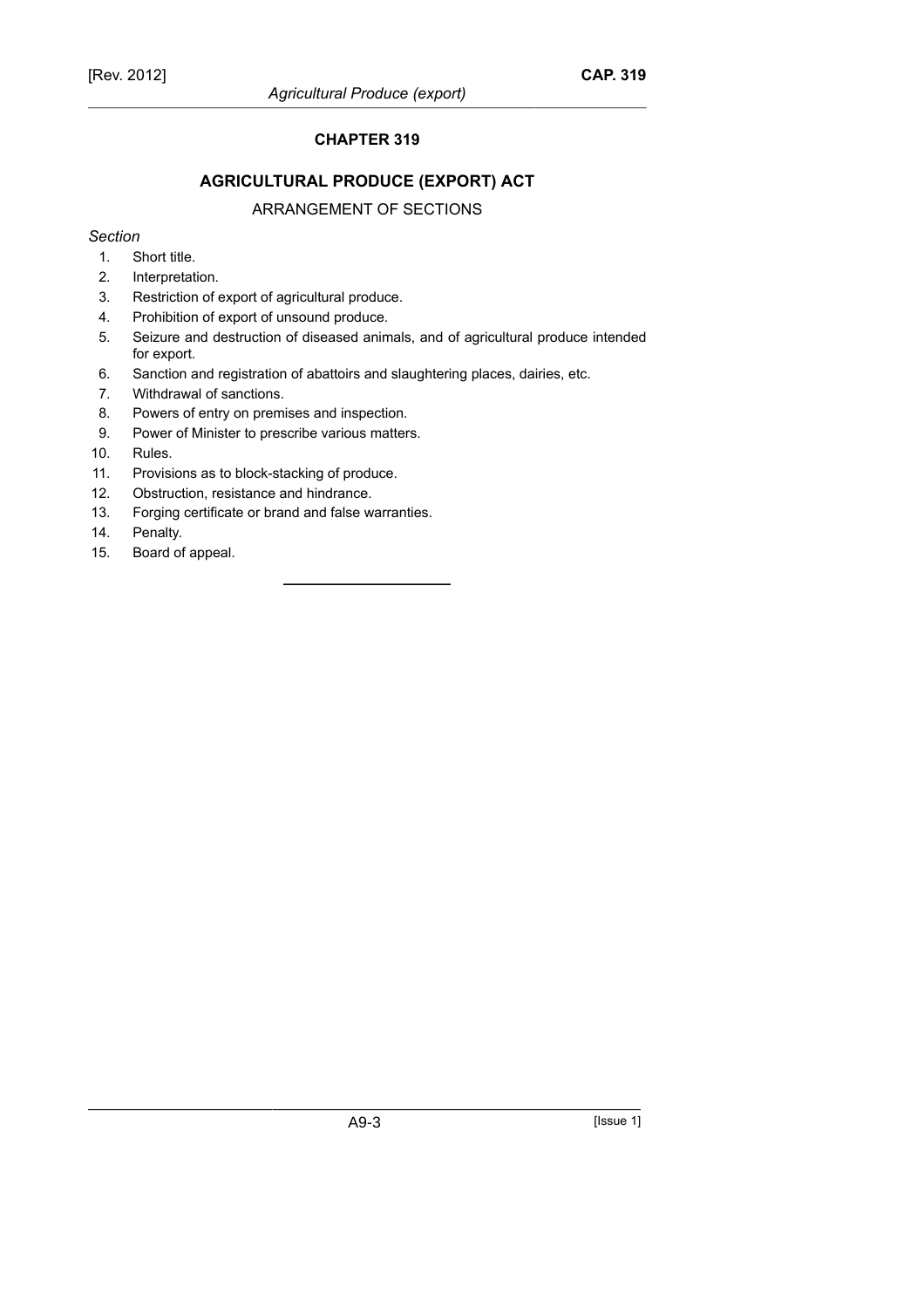*Agricultural Produce (export)*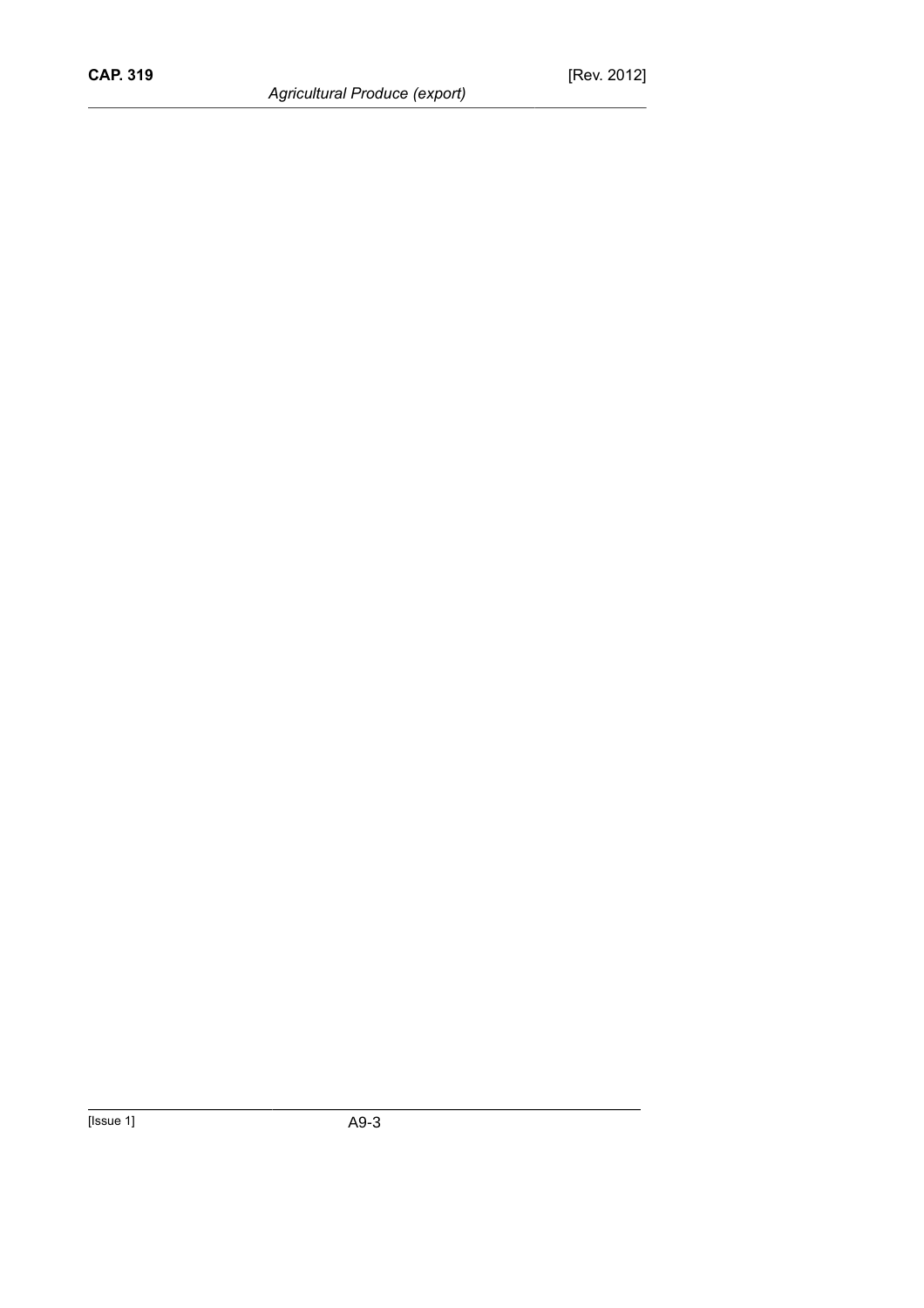# **CHAPTER 319**

## **AGRICULTURAL PRODUCE (EXPORT) ACT**

[*Date of commencement:1st November, 1923.*]

#### **An Act of Parliament to provide for the grading and inspection of agricultural produce to be exported, and generally for the better regulation of the preparation and manufacture thereof**

[Act No. 44 of 1921, Cap. 187 of 1948, G.N. 1721/1955, Act No. 3 of 1957, L.N. 509/1959, L.N. 172/1960, L.N. 173/1960, L.N. 2/1964, L.N. 365/1964.]

#### **1. Short title**

This Act may be cited as the Agricultural Produce (Export) Act.

#### **2. Interpretation**

In this Act, except where the context otherwise requires-

**"agricultural produce"** or **"product"** means meat or any product thereof, milk products, eggs or margarine or butter substitutes, and further includes any article whatever produced or derived from farming operations which the Minister may from time to time by notice in the *Gazette* declare to be agricultural produce for the purposes of this Act;

**"block-stacking"** means the placing together in one or more lots produce of the same kind and grade belonging to any person or persons;

**"brand"** when used as a verb means to stamp, mark, label or in any other manner distinguish by concrete or visible sign; and when used as a noun has a corresponding meaning;

**"Director"** means the Director of Agriculture;

**"inspector"** means a person generally or specifically designated by the Director to examine or grade or both examine and grade agricultural produce intended for export or to examine animals the produce whereof is intended for export.

[Act No. 3 of 1957, s. 2.]

## **3. Restriction of export of agricultural produce**

No person shall export, or cause or permit to be exported, or attempt to export, any agricultural produce for which rules are made unless and until such produce has been inspected, or inspected and branded, in manner prescribed by such rules.

[Act No. 3 of 1957, s. 3.]

## **4. Prohibition of export of unsound produce**

(1) No person shall export, or cause or permit to be exported, or attempt to export-

(a) the produce of any animal intended for human consumption, which is infected with any disease rendering such produce unfit for such consumption; or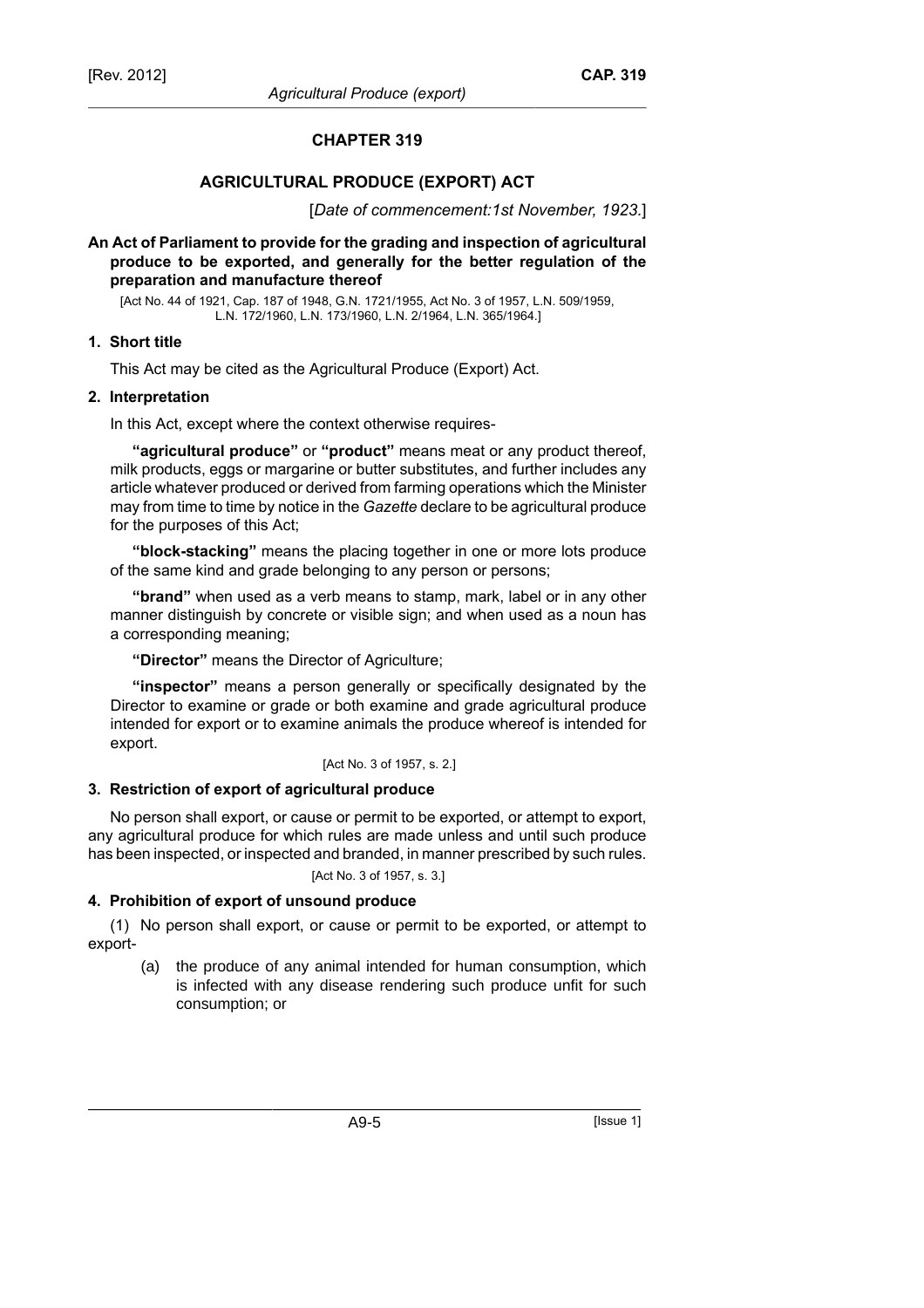- (b) agricultural produce intended for human consumption which at the time of presentation for export is unfit for such consumption; or
- (c) agricultural produce which owing to its condition or for any other reason is unlikely to be brought to its destination in a sound or good marketable state.

(2) The question whether any produce is or is not in such a condition as would render it subject to the prohibitions contained in this section shall be determined by the inspector according to the instructions given generally or specifically by the Director.

## **5. Seizure and destruction of diseased animals, and of agricultural produce intended for export**

(1) Whenever an inspector has ground for believing that any animal is to be slaughtered and that the meat thereof is intended for export, he may, if such animal is found to be so infected with disease as to render the meat unfit for human consumption, cause it to be seized and slaughtered and the carcass thereof dealt with or disposed of as he may determine, but in such a manner that such carcass cannot be used either for human consumption or as food for animals:

Provided that any moneys received from such disposal shall, after deduction of the expenses incidental thereto, be paid to the owner of the carcass.

(2) If any agricultural produce intended for human consumption is found at the time of inspection under this Act or of its presentation for export to be unfit for such consumption, an inspector may cause it to be seized and destroyed or otherwise dealt with or disposed of, but in such manner that such produce cannot be used for human consumption or food for animals:

Provided that any moneys received from such disposal shall, after deduction of the expenses incidental thereto, be paid to the owner of the produce.

## **6. Sanction and registration of abattoirs and slaughtering places, dairies, etc.**

(1) No person shall export, or cause or permit to be exported, or attempt to export, any meat or any produce thereof unless the abattoir or slaughtering place used for the slaughter of the animal from which such meat is to be taken is a place sanctioned by the Director as fit for the purpose.

(2) No person shall export, or permit to be exported, or attempt to export, any milk products, compositions or substitutes thereof unless the dairy, factory, creamery or premises where such products, compositions or substitutes are collected, prepared or stored are premises sanctioned by the Director as fit for such purpose.

(3) There shall be allotted to all premises sanctioned under subsection (2) a registration certificate and number, and the holder of the registration certificate for these premises shall have the exclusive right to use that registration number for the purpose of designating the milk products manufactured at such premises.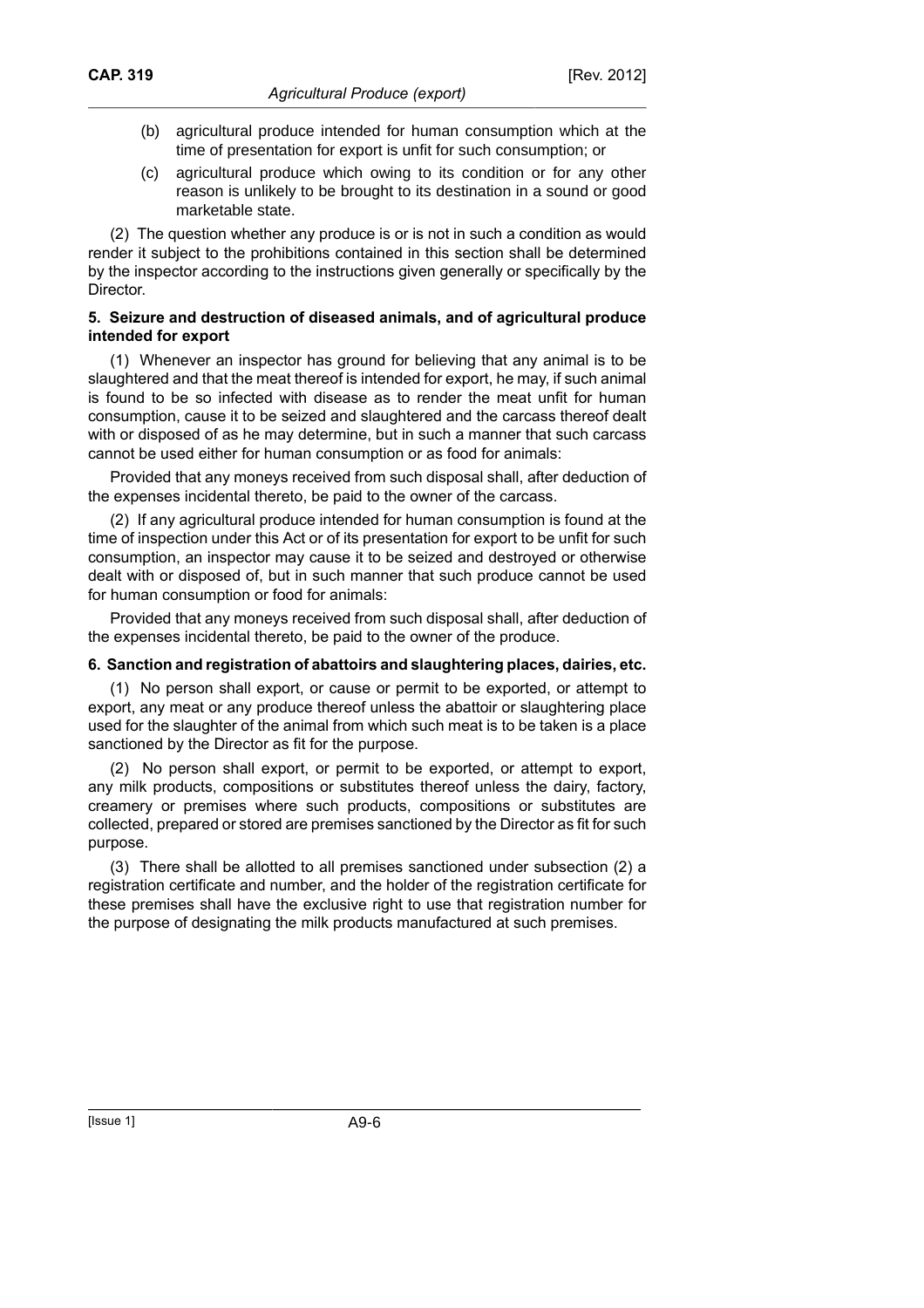# **7. Withdrawal of sanctions**

The sanction given by the Director under section 6 may be at any time withdrawn by him if it appears that such premises and places are not being kept in such a condition, or do not possess such appurtenances or facilities, as will enable the person using them to comply with the provisions of this Act.

## **8. Powers of entry on premises and inspection**

For the purposes of this Act, every inspector and any person generally or specially authorized in writing by or on behalf of the Director may at all reasonable times enter any premises in which is kept or suspected of being kept for export any agricultural produce, or premises in which any animal is kept the produce whereof is intended for export, and may examine any part of such premises or any receptacle or package therein.

## **9. Power of minister to prescribe various matters**

The Minister may from time to time, by notice in the *Gazette*—

- (a) prescribe the specific designation under which any particular kind of agricultural produce may be exported, and define each such kind of produce;
- (b) prescribe the percentage of impurity and the maximum amount of moisture which may be present in different kinds of grain intended for export;
- (c) prescribe the standards of composition and fix the maximum percentage of moisture, salt, preservatives or other substitutes in milk products, margarine and butter substitutes intended for export, and prohibit the export of any such article in which the prescribed requirements are not maintained;
- (d) prohibit the export of agricultural produce which has been so treated as to give it the appearance of an article of different commercial value. [L.N. 509/1959, L.N. 172/1960.]

# **10. Rules**

(1) The Minister may make rules, not inconsistent with this Act, to provide for the following matters relating to agricultural produce intended for export, namely—

- (a) the inspection of animals the produce of which is intended for export, and the inspection of the premises in which animals are slaughtered, or in which produce is prepared, manufactured or otherwise dealt with;
- (b) the time and place at which, and the manner in which, notice of intention to export shall be given, the manner of packing, the size, description, quality and material of the receptacles to be used, the weight of the contents and the marking of such weight and of the receptacles;
- (c) the time and place at which delivery of the produce shall take place at the port of shipment;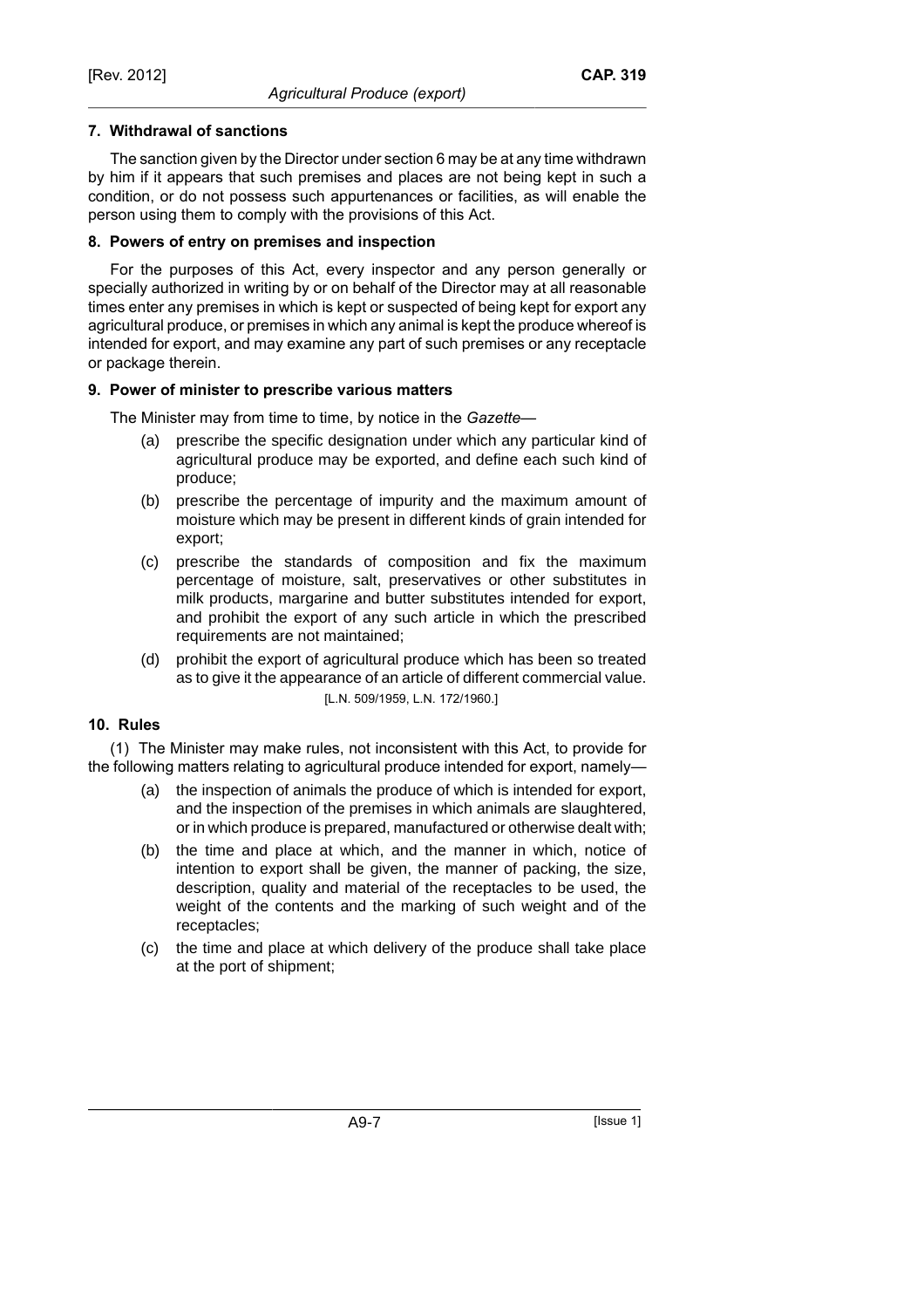- (d) the place and manner of storage (which may include block-stacking), the conveyance and the treatment of any produce;
- (e) the inspection of produce, the fixing of grades, the place and manner of inspection and of grading and branding of any produce and the manner in which different designations or grades of produce shall be branded or indicated, whether on the receptacle or on a certificate of the inspector or otherwise;
- (f) the percentage which shall be inspected in any one consignment;
- (g) the temperature at which conveyance by rail and shipment of the produce shall take place;
- (h) the abstraction or removal of samples by an inspector for examination, inspection or analysis;
- (i) the circumstances under which different kinds of produce may be accepted or rejected, and degraded, regarded or rebranded, by an inspector after examination and inspection;
- (j) the circumstances under which and the conditions on which produce inspected and graded may be withdrawn from shipment;
- (k) the forms of notices, certificates and other documents to be used or issued for the purposes of this Act;
- (l) the fees which shall be paid by the owner or the consignor of animals or produce for inspection and for grading; and
- (m) generally for the better carrying out of the objects and purposes of this Act.

(2) Differing rules may be made under this section to apply to different kinds of agricultural produce.

#### [G.N. 1721/1955, L.N.173/1960.]

## **11. Provisions as to block-stacking of produce**

(1) Where produce is delivered to Kenya Railways or the Kenya Ports Authority to be block-stacked it shall be lawful for them to make such charges, rules, regulations and conditions as they may deem fit for the block-stacking of produce by them.

(2) Save as provided by subsections (3), (4) and (5), when produce is blockstacked Kenya Railways or the Kenya Ports Authority shall, after reasonable notice, deliver to the person entitled thereto the same number of bags of produce of the same grade and same quality as that person or his assignor has delivered to them to be block-stacked, but it shall not be necessary for them to deliver to any person the identical produce which it received from him or from his assignor.

(3) It shall be lawful for the Ministry of Agriculture to regard produce before shipment, after it has been received in block-stack.

(4) When, on regarding, produce is found to have deteriorated, the inspector shall apportion any resultant loss among the persons who have left produce of that grade in block-stack in such proportion as he may consider to be fair and reasonable, having special regard to the period during which an owner has held produce in block-stack as shown by the books of Kenya Railways or the Kenya Ports Authority, and such loss shall be borne by the person or persons to whom it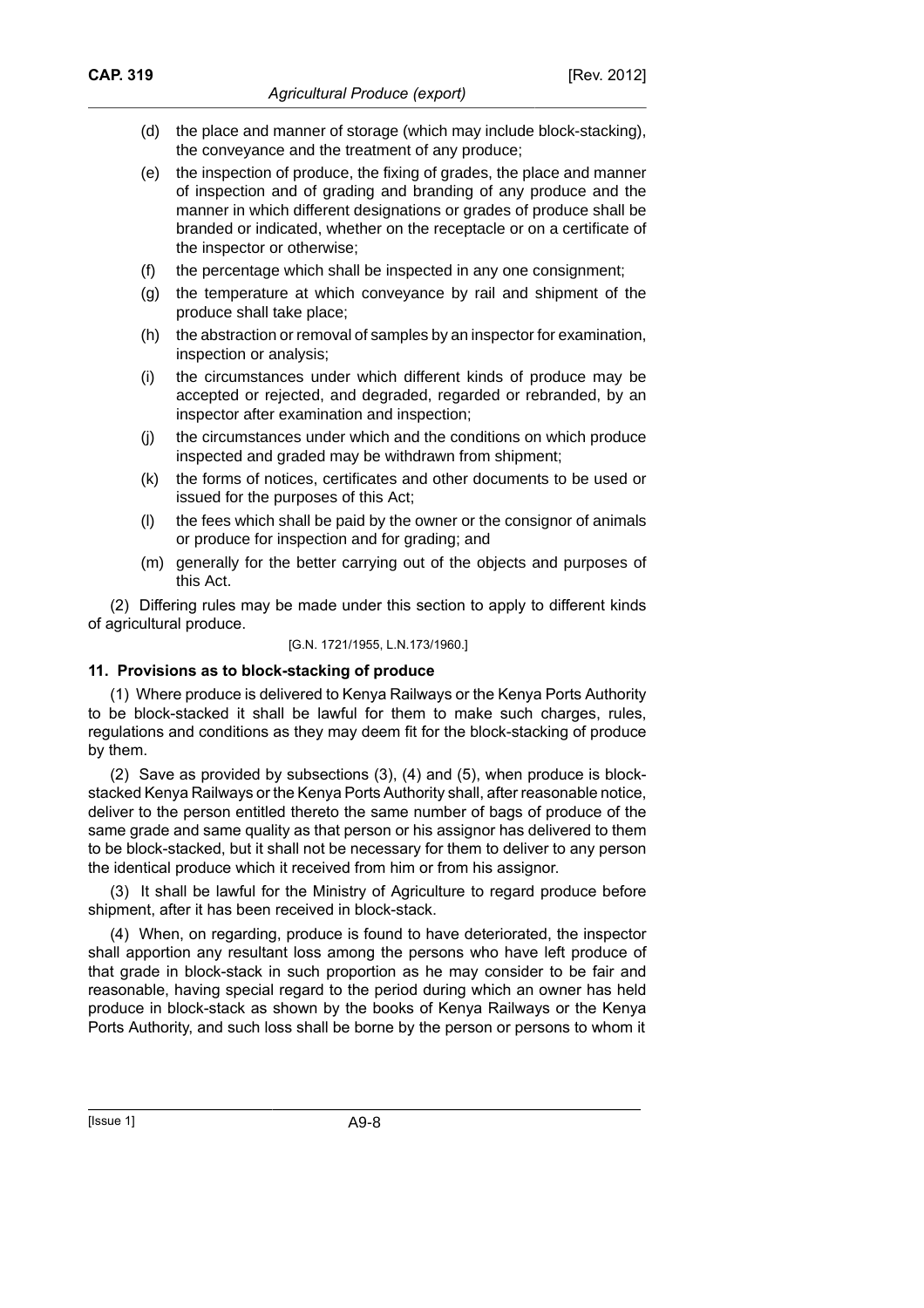has been apportioned; and the produce so found to have deteriorated may be removed to the place allotted to the storage of produce of the quality to which it has deteriorated:

Provided that, if the regarded produce does not fall with in any of the prescribed grades or within any of those classes of produce for which an inspection certificate may be issued, it shall be lawful for the inspector to sell, destroy or otherwise dispose of that produce and apply the net amount realized (if any), firstly, in defraying any charges which may be due to Kenya Railways or the Kenya Ports Authority for storing that produce, and secondly in crediting the balance to the person or persons entitled to credit under subsection (5).

(5) When produce has been removed from a block-stack of one grade to a block-stack of a lower grade, as provided by subsection (3), Kenya Railways or the Kenya Ports Authority shall enter in the stock-book a debit to the person or persons upon whom the loss due to deterioration has fallen of the number of bags of produce standing to his or their credit in the block-stack of the grade in which the deterioration is found to have occurred, and shall credit that person or those persons with an equivalent number of bags of produce in the block-stack to which the deteriorated produce has been removed.

(6) When the procedure prescribed by the last subsection has been compiled with, any receipt or certificate issued on the receipt of the produce for blockstacking shall be deemed to be amended accordingly.

(7) Notification as to alteration of grade (if any) on regarding carried out under subsection (3) shall be posted by the inspector to the owner or owners of the produce so regarded as soon as possible on completion of regarding.

#### **12. Obstruction, restriction and hindrance**

(1) Any person who obstructs resists or hinders an inspector in the lawful exercise of his powers or duties under this Act or any subsidiary legislation made thereunder shall be guilty of an offence and liable to a fine not exceeding one thousand shillings.

(2) Any person who fails, within the time required by an inspector, to remove any produce from any place of inspection, reception or shipment whenever such removal is so required shall be guilty of an offence and liable to a fine not exceeding one hundred shillings for every day during which the offence continues.

## **13. Forging certificate or brand and false warranties**

(1) Any person who forges, or utters knowing it to be forged, any certificate or brand or label, or any writing or signature required by or provided in this Act, or any subsidiary legislation made thereunder, shall be guilty of an offence and liable to the penalties prescribed by law for the crime of forgery.

(2) Any person who wilfully applies to agriculture produce intended for export a certificate or invoice or label or warranty given in relation to any other agricultural produce shall be guilty of an offence and liable to imprisonment for a term not exceeding twelve months.

(3) Any person who with intent to deceive issues a written warranty or invoice, label or certificate or notification in respect of agricultural produce